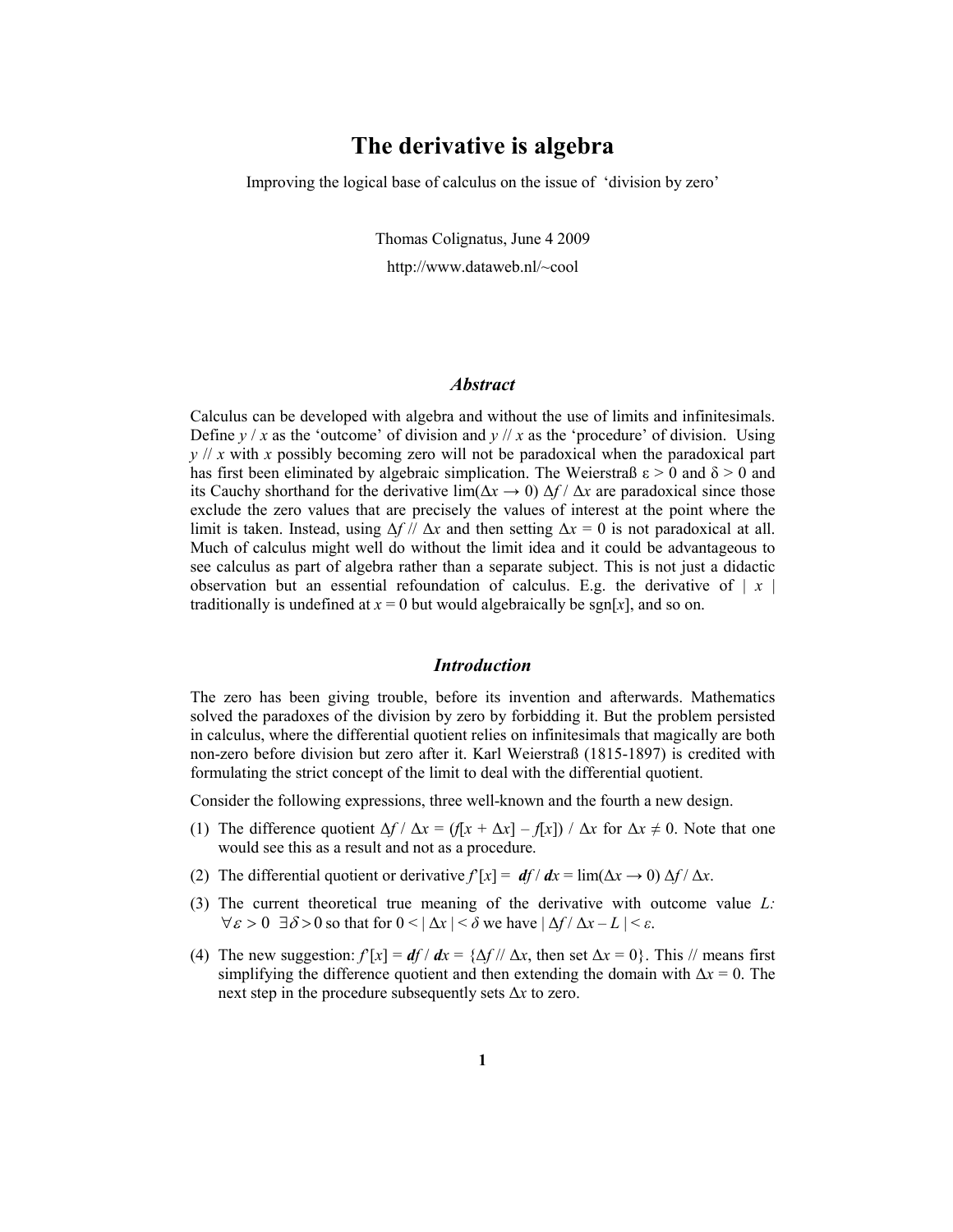Let us consider the various properties. To do so, let us first develop the notion of dynamic division (//). But first of all a short history will given a useful overview.

# History of the decimal system and the zero

The West often speaks about Arabic digits but according to Van der Waerden (1975:58) the Arabs speak about Indian digits so we better follow them:

"Our digits derive from the Gobar digits which were used in Moorish Spain. The East-Arabic digits are still in use to-day in Turkey, Arabia and Egypt; they are called "Indian digits". It is clear that both were derived from the Brahmidigits."

Barrow (1993:85) mentions that the Babylonians of 300-200 BC already had a symbol to indicate a blank spot. Van der Waerden refers to Freudenthal 1946 for the most likely story on what happened next. It can be observed that Ptolemy in 150 AD wrote whole numbers with Roman numerals but fractions sexagesimally following the Babylonians – and in this positional system he wrote "o" for "ουδεν" ("nothing") when a position was blank. Apparently the Hindus became familiar with Greek astronomy from 200 AD onwards. The Hindus already had a decimal positional system though of some complexity. They used rhymes and verses to remember long numerical tables, but blank places apparently broke the rhythm and it would have come as an idea that those places could be filled with sounds too.

Van der Waerden (1975:55):

"Bhaskara I, a pupil of Aryabhata, introduced an improved system, which is positional and has zero; it has the further advantage of leaving the poet greater freedom in the choice of syllables and thus enabling him better to meet metrical requirements. According to Datta and Singh, this Bhaskara lived around 520. Like Aryabhata, he begins with the units, followed by the tens, etc., (…) The first to reverse the order (as far as we know) was Jinabhadra Gani, who lived about 537, according to Datta and Singh."

Van der Waerden (1975:57) summarizes:

"Along with Greek astronomy, the Hindus became acquainted with the sexagesimal system and the zero. They amalgamated this positional system with their own; to their own Brahmin digits  $1 - 9$ , they adjoined the Greek o and they adopted the Greek-Babylonian order. It is quite possible that things went in this way. This detracts in no way from the honor due to the Hindus; it is they who developed the most perfect notation for numbers, known to us."

Clearly, when the zero arrived in Europe again via the Moors in Spain, it helped that astronomers were already used to it. The impact however came from the package deal with the decimal notation in general, that appeared very useful in commerce, see also Struik (1977).

#### Verbs versus nouns, for division

Western mathematics thus had to wait till 1200 AD before the zero came from India via Arabia together with the Indian digits – where both "zero" and "cipher" are jointly derived from the Arabic "sifr" = "empty". Indian numerals are easier to work with than Roman numerals, e.g. try to divide MCM by VII, yet this advance came with the cost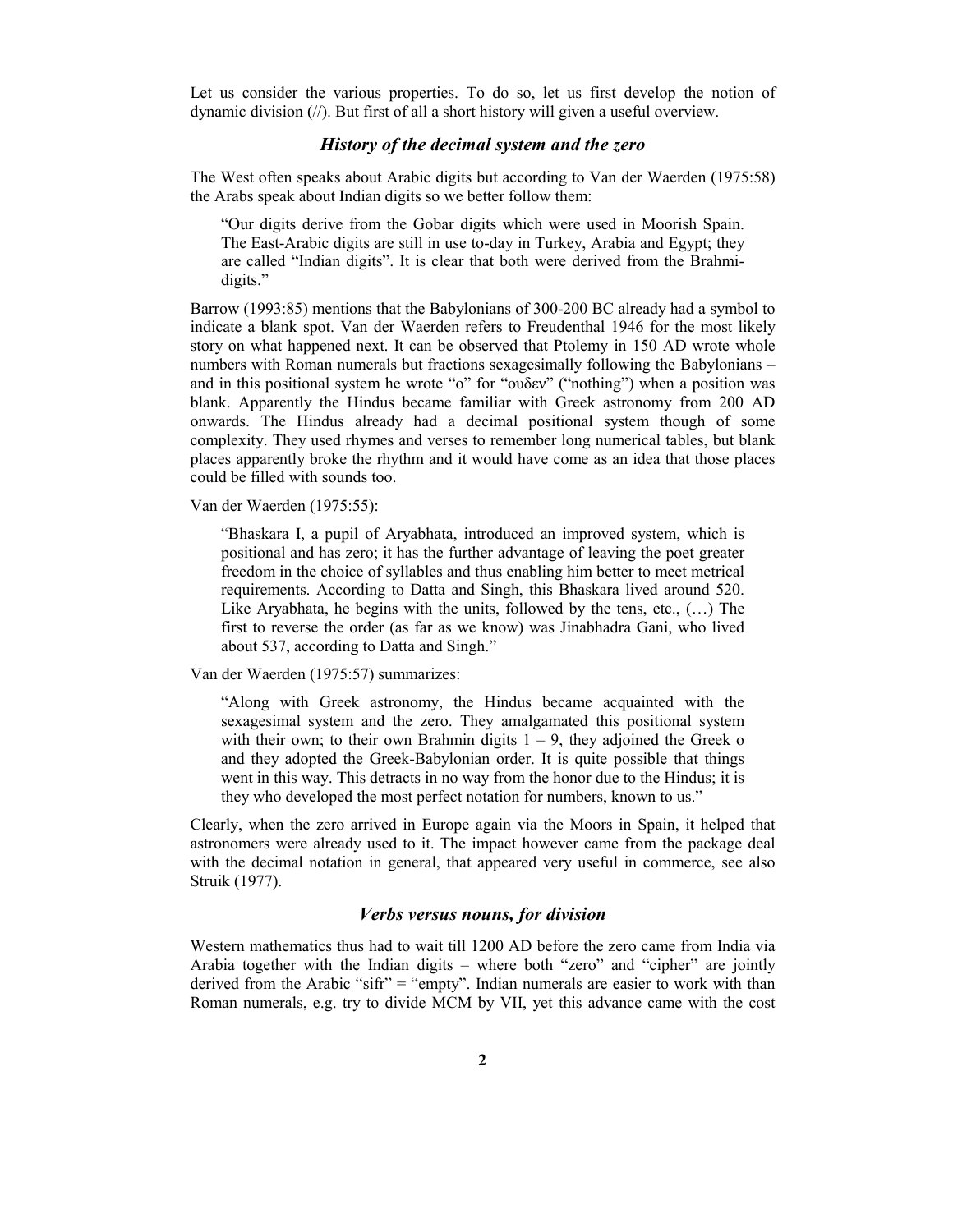that the zero caused a lot of paradoxes. Western math solved most problems by forbidding division by zero. However, we might also try some algebra.

Dijksterhuis (1990) suggests that the ancient Greeks did not develop algebra – and subsequently analytical geometry – since they used their alphabet to denote numbers. Thus  $\alpha + \alpha = \beta$  already had the meaning  $1 + 1 = 2$ , whence it would be less easy to hit upon the idea to use  $\alpha$  as a variable. We too would consider it strange to use e.g. 15 as a variable ranging over -∞ to +∞. This explanation is not entirely convincing since the Greeks did use names like "Plato" or "Aristotle" and thus might have used a name to denote a variable – like "Variabotle" – though this then should not be a number again. There is also a subtle difference between a variable that is thought to already directly stand for an (unknown) number and a variable that is only a place holder or label that later is assigned a number. Notation clearly was one of the obstacles to overcome. Let us now assume that we are familiar with algebra and that someone announces the new invention of the zero.

Let us distinguish the passive division result from the active division process. In the active mode of dividing  $y$  by x we may first simplify algebraically under the assumption that  $x \neq 0$  while subsequently the result can also be declared valid for  $x = 0$ . This means extending the domain, and not setting  $x = 0$ .

There is already an active notion (verb) in taking a ratio  $y : x$ . But a ratio is not defined as the above, for  $x = 0$ . Mathematicians will tend to regard  $y / x$  as already defined for the passive result (noun) without simplification – i.e. defined except for  $x = 0$ . Thus the intended other active notion would be new. Denote it as  $y \text{ // } x$ . Others who aren't professional mathematicians, in particular pupils or students, will tend to take  $y / x$  as an active process and they might denote  $y$  // x for the passive result. All in all, it would not matter much, since we might continue to write  $y / x$  and allow both interpretations depending upon context. In that way the paradoxes of division by zero are actually explained, i.e. by confusion of approach or perspective.

#### Definition

To make this strict, let  $y/x$  be as it is used currently by mathematicians and  $y/x$  be the following process or program:

 $y \mid x \equiv \{y \mid x$ , unless x is a variable and then: assume  $x \neq 0$ , simplify the expression  $y/x$ , declare the result valid also for the domain extension  $x = 0$  }.

Thus simplification only holds for variables but not for numbers. Thus  $x / x = 1$  but 4 // 0 generates 4 / 0 which is undefined.  $x / x$  is standard undefined for  $x = 0$ .

# General application

There is no need to be very strict about always writing "//". Once the idea is clear, we might simply keep on writing "/". An expression like  $(1 - x^2) / (1 - x)$  would be undefined at  $x = 1$  but the natural tendency is to simplify to  $1 + x$  and not to include a note that  $x \neq 1$ , since there is nothing in the context that suggests that we would need to be so pedantic, see Table 1. The current teaching and math exam practice is to use the division  $y / x$  as a hidden code that must be cracked to find where  $x = 0$  but it should rather be the reverse, i.e. that such undefined points must be explicitly provided if those values are germane to the discussion. Standard graphical routines also skip the undefined point, see Figure 1, requiring us to give the special point if we really want a hole.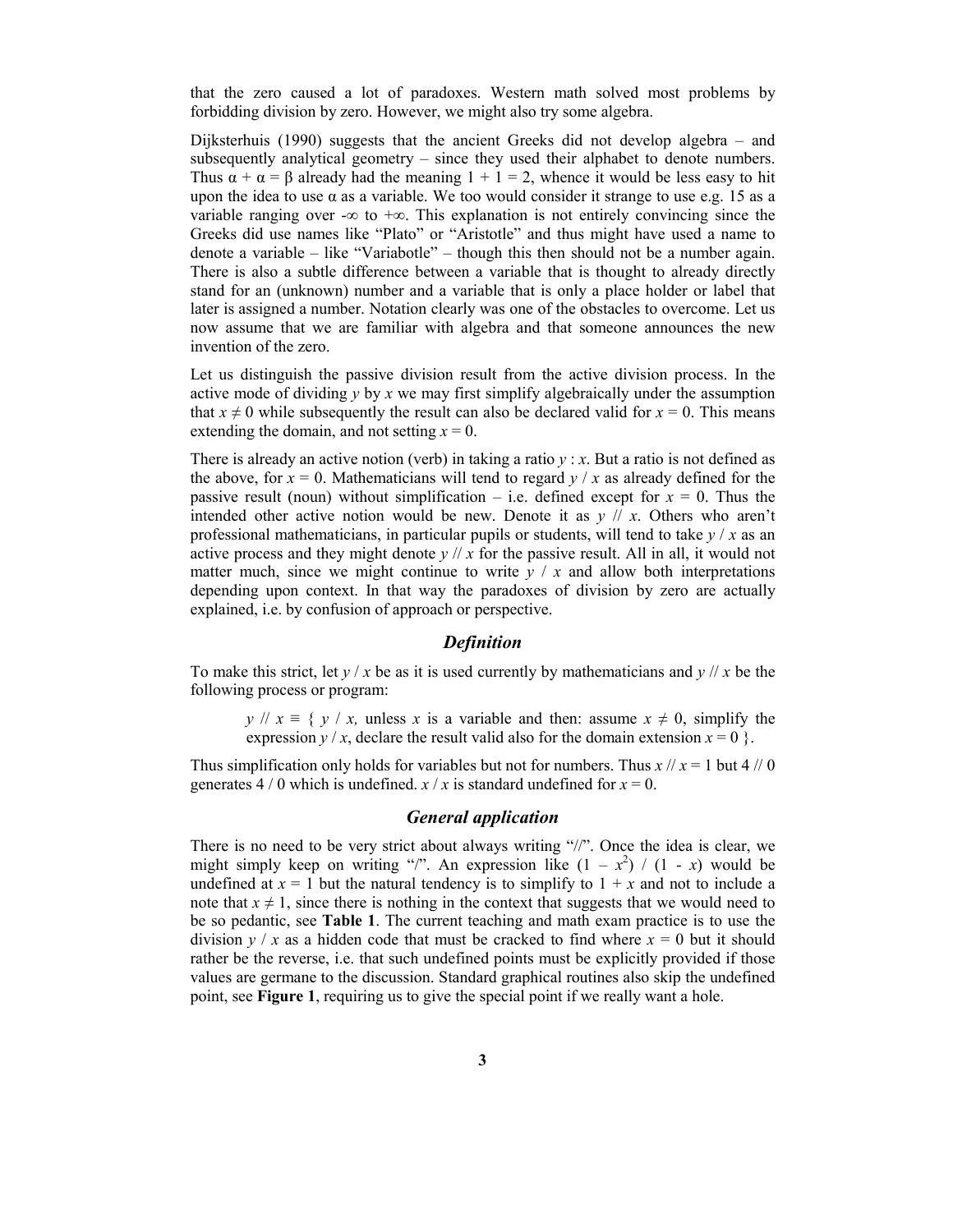| Traditional definition overload                                                                          | With the dynamic quotient |
|----------------------------------------------------------------------------------------------------------|---------------------------|
| $f(x) = (1 - x^2) / (1 - x) = 1 + x$ if $x \ne 1 \left( \frac{1 - x^2}{1 - x} \right) / (1 - x) = 1 + x$ |                           |
| $f(1) = 2$                                                                                               |                           |



# Table 1: Symplification and continuity

#### **Subtleties**

The classic example of the inappropriateness of division by zero is the equation  $(x - x)$  (x  $(x + x) = x^2 - x^2 = (x - x)x$ , where division by  $(x - x)$  causes  $x + x = x$  or  $2 = 1$ . This is also a good example for the clarification that the rule that we should never divide by zero actually means that we must distinguish between:

- creation of a fraction by the choice of the *infix* between  $(x x) (x + x)$  and  $(x x)$
- handling of a fraction such as  $(x x) (x + x)$  infix  $(x x)$  once it has been created.

The first can be the great sin that creates such nonsense as  $2 = 1$ , the second is only the application of the rules of algebra. In this case,  $x - x = 0$  is a constant and not a variable, so that simplification generates a value Indeterminate for both / and //.

Also a  $(x + x)$  / a would generate 2x for  $a \neq 0$  and be undefined for  $a = 0$ . However, the expression  $a(x + x)$  // a gives 2x, and this result would also hold for  $a = 0$ , even while it then is possible to write  $a = x - x = 0$ , since then it is an instant and not a variable.

Another conclusion is that calculus might use algebra and the dynamic quotient for the differential quotient instead of referring to infinitesimals or limits.

# Requirements

Clearly, mathematics education already takes account of these kind of aspects in some fashion. In early excercises pupils are allowed to divide 2  $a/a = 2$  without the definition overload. At a certain stage though the conditions are enforced more strictly. The topic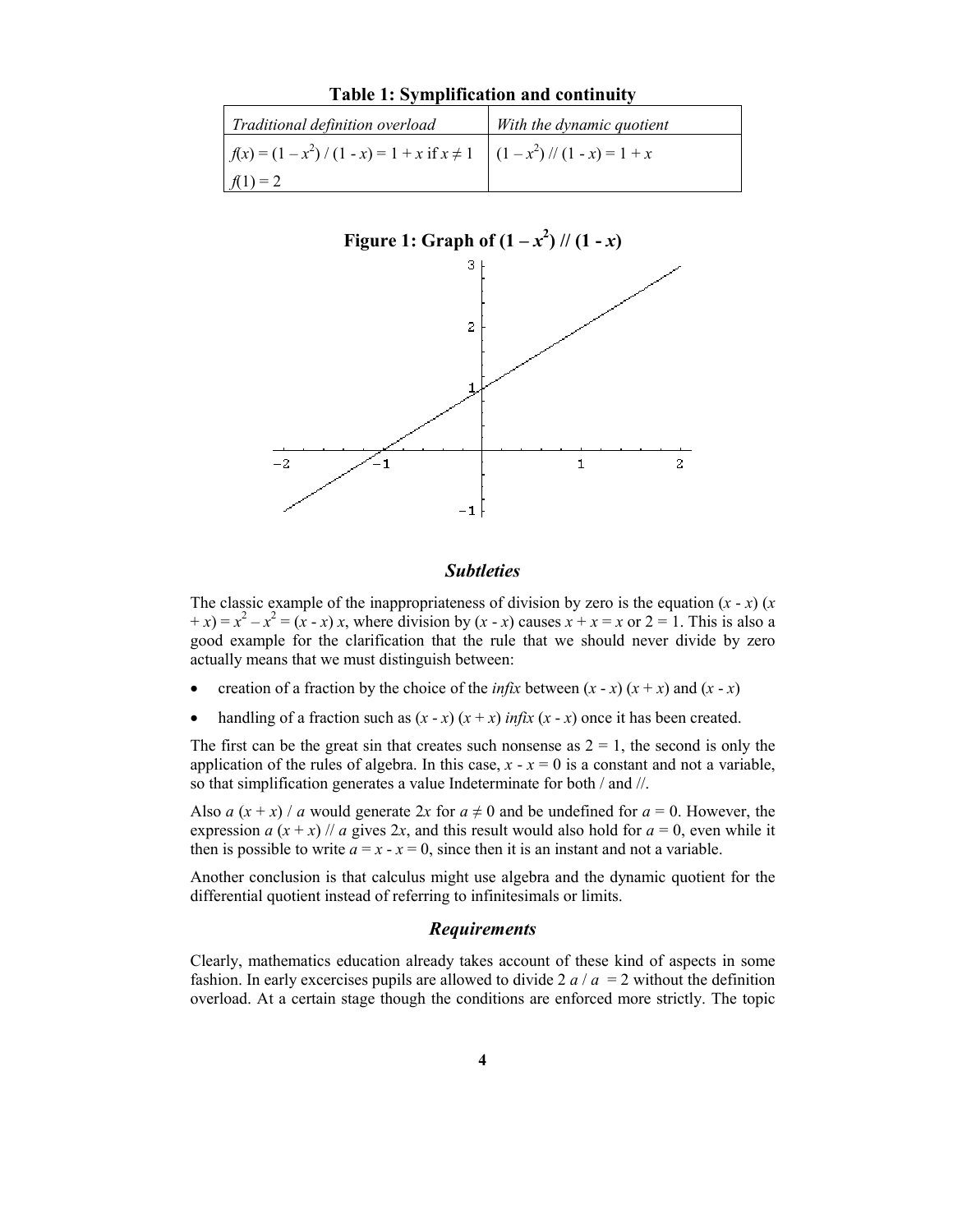of discussion is not only that this stage can be a bit later but also that the transition can be smoother, also for the rest of the education, by the distinction between / and //. For the mathematically inclined pupils or students graduating at highschool one would require that they are aware that  $x / x$  is undefined for  $x = 0$  and that they can find such points.

# The old approaches on the derivatives

The theory of limits is problematic. The limit of e.g.  $x / x$  for  $x \rightarrow 0$  is said to be defined for the value  $x = 0$  on the horizontal axis yet not defined for actually setting  $x = 0$  but only for x getting close to it, which is paradoxical since  $x = 0$  would be the value we are interested in. Mathematicians get around this by defining a special function  $f[x] = x / x$ with split domain but this requires a separate "f" and it is faster to write  $x \mid x$ .

Also, the interpretation given by Weierstraß can be rejected since that definition of the limit still excludes the value (at)  $\Delta x = 0$  which actually is precisely the value of interest at the point where the limit is taken.

While the Weierstraß approach uses predicate logic to identify the limit values, the new alternative approach uses algebra, the logic of formula manipulation.

Leibniz, Newton, Cauchy and Weierstraß were trained to regard  $y / x$  as sacrosanct such that it indeed doesn't have a value for  $x = 0$ . They worked around that, so that algebraically  $y/x$  could be simplified before x got its value. While doing so, they created a new math that appeared useful for other realms. These new results gave them confidence that they were on the right track. Yet, they also created something overly complex and essentially inconsistent. Infinitesimals are curious constructs with no coherent meaning. Bishop Berkeley criticized the use of infinitesimals, that were both quantities and zero: who could accept all that, need, according to him, "not be squeamish about any point in divinity". The standard story is that Weierstraß set the record straight. However, Weierstraß's limit is undefined at precisely the relevant point of interest. 'Arbitrary close' is a curious notion for results that seem perfectly exact. When we look at the issue from this new algebraic angle, the problem in calculus has not been caused by the "infinitesimals" but by the confusion between "/" and "//".

The present discussion can be seen as reviving the Cauchy approach but providing another algebraic interpretation that avoids the use of 'infinitesimals'. The impetus comes from the notion of the dynamic quotient in algebra. We cannot change properties of functions but we can change some interpretations. Undoubtedly, the notion of the limit and Weierstraß's implementation remain useful for specific purposes. That said, the discussion can be simplified and pruned from paradoxes.

Struik (1977) incidently states that Lagrange already saw the derivative as algebraic. See there for details and why contemporaries thought his method unconvincing.

# The algebraic approach

In a way, the new algebraic definition is nothing new since it merely codifies what people have been doing since Leibniz and Newton. In another respect, the approach is a bit different since the discussion of 'infinitesimals', i.e. the 'quantities vanishing to zero', is avoided.

The derivative deals with formulas too, and not just numbers. It uses both that  $\Delta f$  //  $\Delta x$ extends the domain to  $\Delta x = 0$  and that the instruction "set  $\Delta x = 0$ " subsequently restricts the result to that point.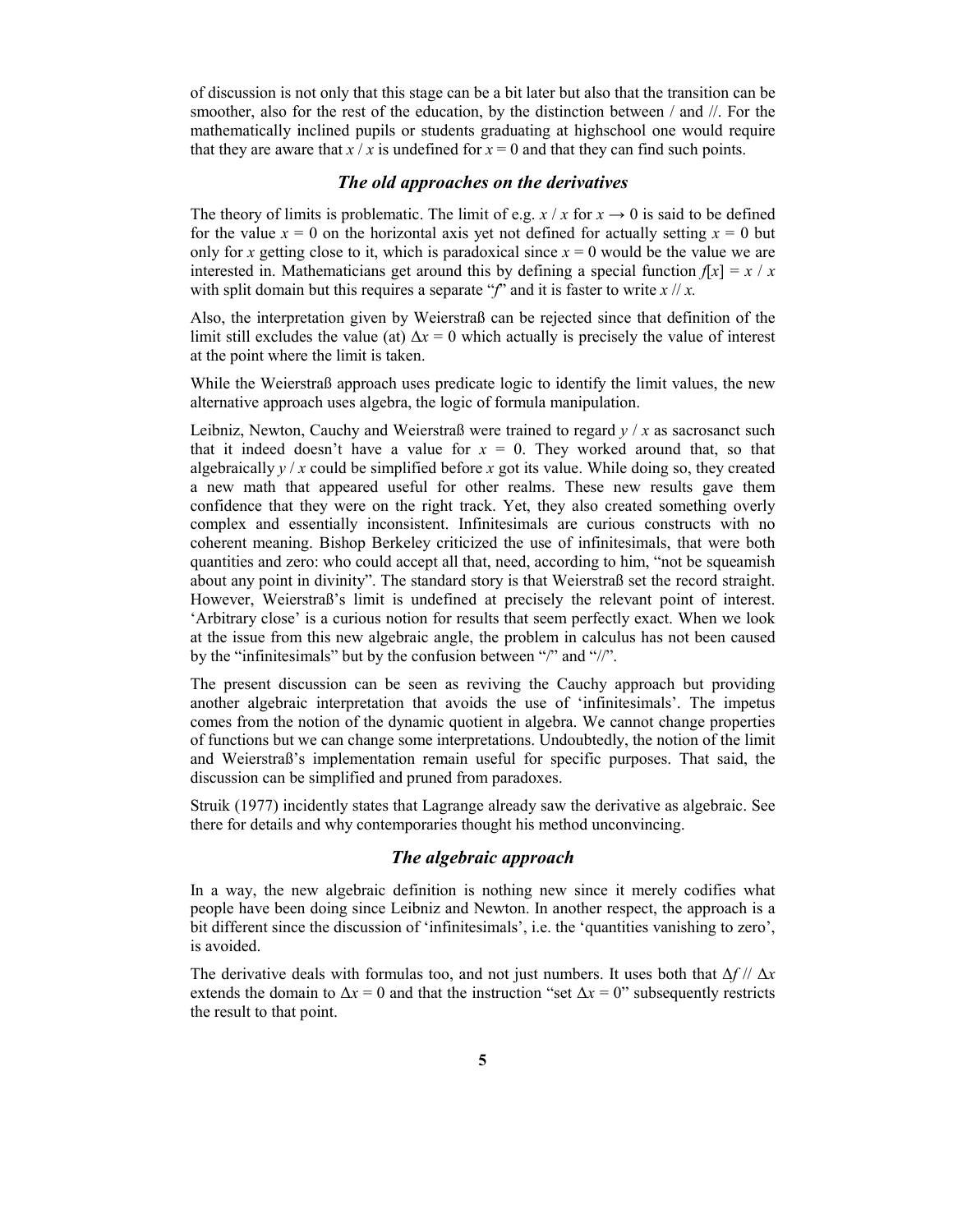Since we have been taught not to divide without writing down that the denominator ought to be nonzero, the following explanation will help for the proper interpretation of the derivative: first the expression is simplified for  $\Delta x \neq 0$ , then the result is declared valid also for the domain  $\Delta x = 0$ , and then  $\Delta x$  is set to the value 0. The reason for this declaration of validity resides in the algebraic nature of the elimination of a symbol, as in  $x$  //  $x = 1$ , and the algebraic considerations on 'form'.

The true problem is to show why this new definition of  $df/dx$  makes sense.

# Stepwise explanation of the algebraic approach

Let us create calculus without depending upon infinitesimals or limits or division by zero.

- (1) We distinguish cases  $\Delta x \neq 0$  and  $\Delta x = 0$ , and the (\*) implicit or (\*\*) explicit definition of relative error  $r[\Delta x]$ .
- (2) Let  $F[x]$  be the surface under  $y = f[x]$  till x, for known F and unknown f that is to be determined (note this order). For example  $F[x] = x^2$  gives a surface under some f and we want to know that  $f$ .
- (3) Then the change in surface is  $\Delta F = F[x + \Delta x] F[x]$ . When  $\Delta x = 0$  then  $\Delta F = 0$ .
- (4) The surface change can be approximated in various ways. For example  $\Delta F \approx \Delta x$  y =  $\Delta x$  f[x], or  $\Delta F \approx \Delta x$  f[x +  $\Delta x$ ], or inbetween with  $\Delta y = f[x + \Delta x] - f[x]$ ,  $\Delta F \approx \Delta x$  (y +  $\Delta y/2$ ). Of these  $\Delta F \approx \Delta x$  y is the simplest expression with explicit y.
- (5) The error will be a function of  $\Delta x$  again. We can write  $\Delta F$  in terms of  $y = f[x]$  (to be found) and a general error term  $\epsilon[\Delta x]$ , where the latter can also be written as  $\epsilon[\Delta x]$  =  $\Delta x$  r[ $\Delta x$ ] where r[ $\Delta x$ ] is the relative error. When  $\Delta x = 0$  and thus  $\varepsilon[\Delta x] = 0$  then the relative error can be seen as undefined and it can be set to zero by definition.
- (6) We have these relations where we multiply by zero and nowhere divide by zero or infinitesimals.

|                   | (*) Implicit definition of $r$                       | $(**)$ Explicit definition of r              |
|-------------------|------------------------------------------------------|----------------------------------------------|
| $\Delta x \neq 0$ | $\Delta F = y \Delta x + \varepsilon [\Delta x]$     | $r[\Delta x] \equiv \Delta F / \Delta x - y$ |
| $\Delta x = 0$    | $\Delta F = 0 = c \Delta x + \varepsilon [\Delta x]$ | $r[\Delta x] \equiv 0 = c - y$               |
|                   | for any c; select $c = y$                            | for $c = y$                                  |

- (7) Simplify  $\Delta F / \Delta x$  algebraically for  $\Delta x \neq 0$  and determine whether setting  $\Delta x = 0$ gives a defined outcome. When the latter is the case, take c as that outcome.
- (8) Thus  $c = \{\Delta F \mid \Delta x, \text{ then set } \Delta x = 0\}.$
- (9) We then find  $c = y = f[x]$  which can be denoted as  $F'[x]$  as well.

For example, the derivative for  $F[x] = x^2$  gives  $dF/dx = \{(x + \Delta x)^2 - x^2\} / \Delta x$ , then  $\Delta x$  :=  $0$ } = {2x +  $\Delta x$ , then  $\Delta x := 0$ } = 2x. This contains a seeming 'division by zero' while actually there is no such division.

The selection of  $c = y$  is based upon 'formal identity'. This is a sense of consistency or 'continuity', not in the sense of limits but in the sense of 'same formula', in that (\*) and (\*\*) have the same form (each seen per column) irrespective of the value of  $\Delta x$ .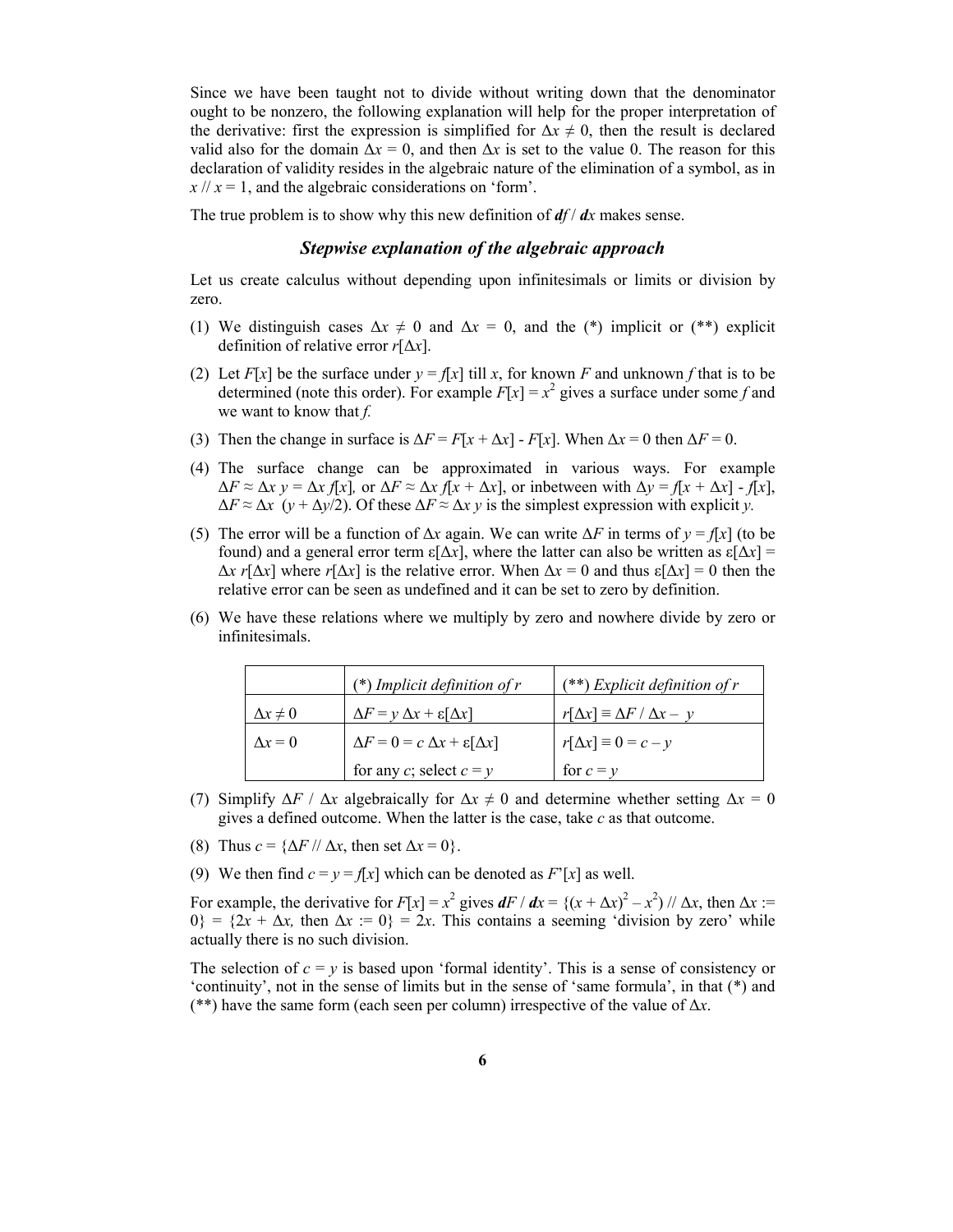The deeper reason (or 'trick') why this construction works is that  $(*)$  evades the question what the outcome of  $\varepsilon[\Delta x]/\Delta x$  would be but (\*\*) provides a definition when the error is seen as a formula. Thus, (\*) and (\*\*) give exactly what we need for both a good expression of the error and subsequently the 'derivative' at  $\Delta x = 0$ . The deepest reason (or 'magic') why this works is that we have defined  $F[x]$  as the surface (or integral), with both (a) an approximation and (b) an error for *any* approximation that still is accurate for  $\Delta x = 0$ . When the error is zero then we know that  $F[x]$  gives the surface under the  $c = y =$  $f[x] = F'[x]$  which is the function that we found.

In summary: The program is  $F'[x] = dF / dx \Leftrightarrow {\Delta F / \Delta x}$ , then set  $\Delta x = 0$ . The definitions (\*) and (\*\*) give the rationale for extending the domain with  $\Delta x = 0$ , namely form.

# Implications

Perhaps other approaches can be found in the same manner. In the mean time it seems that the proper introduction to calculus is to start with a function that describes a surface and then find the derivative. Since we only use equivalences, this also establishes that the reverse operation on the derivative gives a function for the surface.

The relation to the slope only arises in point (4) above. Traditionally the derivative is created from the question to find the slope at some point of a function. This tradition also suggests a separate development for the integral, e.g. with Riemann sums. Instead, here we find that the slope comes as a fast corollary – seeing that  $\Delta F / / \Delta x$  would be the tangent if it is defined. The original choice however derives from 'simplicity'. Clearly, this is not a sharply defined notion. The selection of this approximation might also be seen as derived for its corollary – the interpretation as the slope. Be that as it may, there still is a difference in starting out with determining the surface versus the slope.

Let us look closer into the difference between starting from slopes or from surfaces.

The derivative of  $|x|$  is traditionally undefined at  $x = 0$  but would algebraically become sgn[x]. For  $x \neq 0$ , we can consider the various combinations and find the normal result, sgn[x]. For  $x = 0$  the dynamic quotient gives  $(|x + \Delta x| - |x|)$  //  $\Delta x = |\Delta x|$  //  $\Delta x = \text{sgn}[\Delta x]$ . Setting  $\Delta x = 0$  gives 0. Hence in general  $|x|$  = sgn[x].

The traditional approach to  $|x|$  is a bit complicated. Cauchy naturally gives 0 at 0 too. However, there is a multitude of 'tangent' lines at 0, that is, when tangency is not defined as having the same slope as the function (which slope is undefined at 0) but as having a point in common that is no intersection. Traditionally the derivative is used for finding slopes and then the amendment on Cauchy was to hold that the right derivative differs from the left derivative, hence traditionally there is no general derivative.

In our approach, when we are interested in slopes, then it remains proper to consider these left and right derivatives. However, better terms are derivatives "to the left" and "to the right". We do not need to speak about limits but merely can point to the different values of the derivative sgn[x] in the intervals ( $-\infty$ , 0), [0], (0,  $+\infty$ ). Depending upon the definition of 'tangent': (a) "Tangent" lines that have the point  $\{0, 0\}$  in common without intersection then can have slopes from –1 to 1. (b) "Tangent" lines that have the same slope as the function however have only the three slopes –1, 0, 1.

The dynamic quotient is the leading impetus here and the issue starts with algebra so that slopes come in only second.  $|x|$  is the surface under some function f. Any approximation of changes in the surface, when the surface value is  $|0| = 0$ , finds a perfect answer with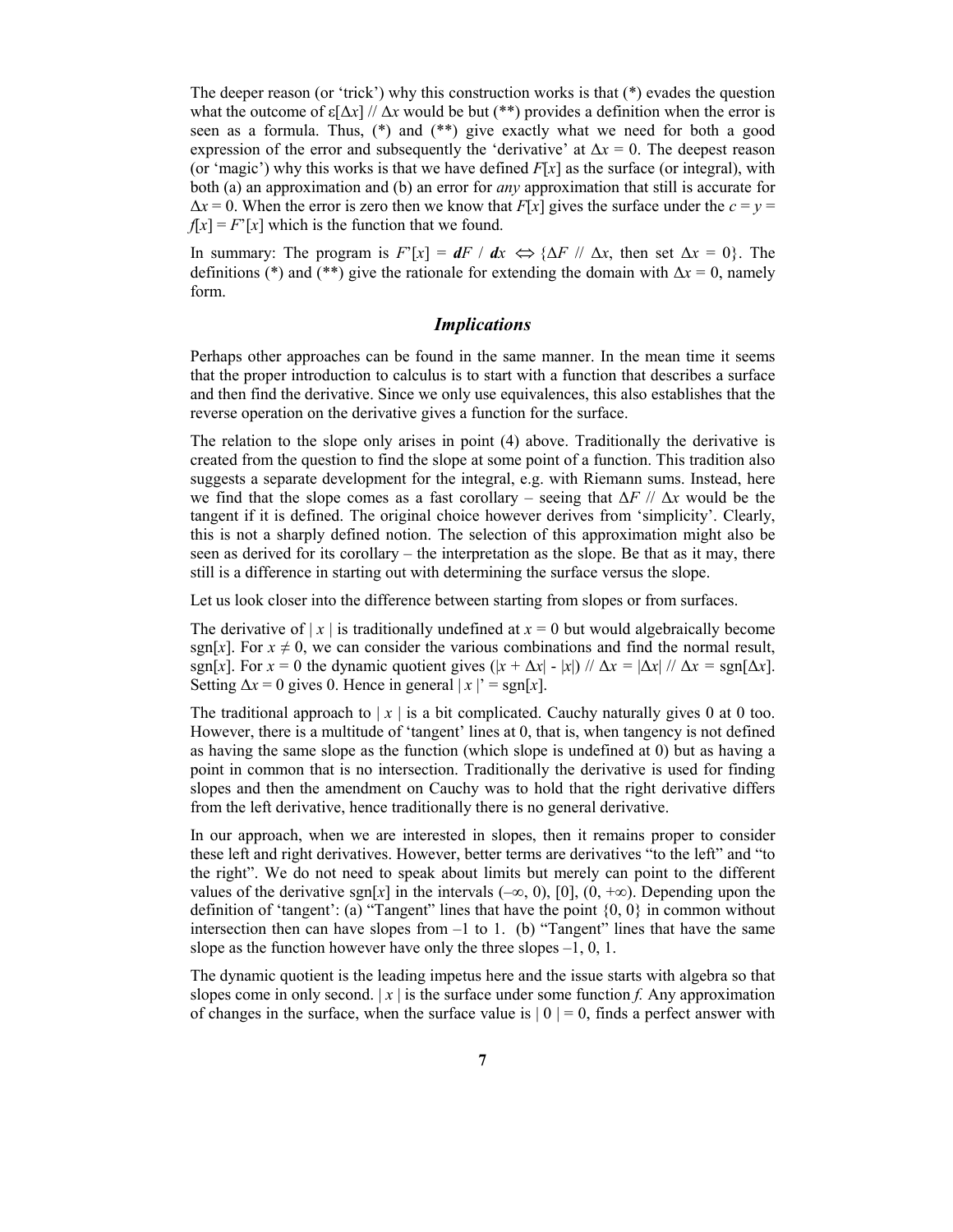zero relative error by requiring  $f[0] = 0$ . The general function appears to be sgn[x]. The choice to extend the domain of  $\Delta x$  with value 0 at  $x = 0$  derives from a notion of consistency of the form of the relative error in the approximation. This is sufficient though not necessary. One could argue that the relative error is not defined when  $\Delta x = 0$ but this runs counter to our choice to define it as 0. This choice again relates to the form of the relations in step (6).

#### Students

Generations of students have been suffering. Teachers of math seem to have overcome their own difficulties and thereafter don't seem to notice the inherent vagueness.

Students not only suffer from the vagueness but also from the notation. Many forget to write "lim( $\Delta x \rightarrow 0$ )" as the first part of each differential quotient, each separate line again and again for each step of the deduction, assuming that stating it once should be sufficient to express that they are taking the limit. Some 'take the limit' so that for them  $\Delta x$  has become 0, and then, just to be sure, they still mention "… +  $\Delta x$ " arguing that it should not matter when you add 0. Those 'official mathematical errors' will be past.

Conversely, if the new notation of dynamic division is adopted also for general purposes then the algebraic origin of the derivative will be sooner recognized, strengthening the insights in logic and algebra. Time can be won for more relevant issues.

Teachers may be less tempted to distinguish between 'those who know the truth' (Deep Calculus, the  $\varepsilon$  and  $\delta$ ) (who thus actually are wrongfooted) and 'those who only learn the tricks' (Superficial Calculus).

Didactics remain an issue. Above nine steps are somewhat elaborate while the short program  $\{\Delta F \mid \Delta x, \text{ then set } \Delta x = 0\}$  sums it up and suffices. Possibly some randomized controlled trials in education would bring more light in the question what explanation works where.

#### The chain rule

The chain rule is an important result and can found directly as follows.

$$
df/dx = \{\Delta f / / \Delta x, \text{ then set } \Delta x = 0\}
$$
  
= { $\Delta f / / \Delta g * \Delta g / / \Delta x$  for ( $\Delta x = 0 \Leftrightarrow \Delta g = 0$ ), then set  $\Delta x = 0$  }  
= { $\Delta f / / \Delta g$ , then set  $\Delta g = 0$ } \* { $\Delta g / / \Delta x$ , then set  $\Delta x = 0$ }  
=  $df / dg * dg / dx$ 

#### The derivative of an exponential function

The derivative of an exponential function follows from the chain rule and the presumption that  $Exp[x] = e^x$  is the fixed point in differentiation:

$$
\frac{\partial a^x}{\partial x} = \frac{\partial e^{x \text{Re} x[a]}}{\partial x} = e^{x \text{Re} x[a]} \cdot \text{Re} x[a] = a^x \text{Re} x[a]
$$

Where  $\text{Rex}[a] = \text{Ln}[a]$  is the "recovered exponent" function. The reasoning thus is:

(i) All functions can be expressed as an exponential function for any nonnegative base number b, as  $f[x] = \text{Exp}[b, \text{Rex}[b, f[x]]]$ .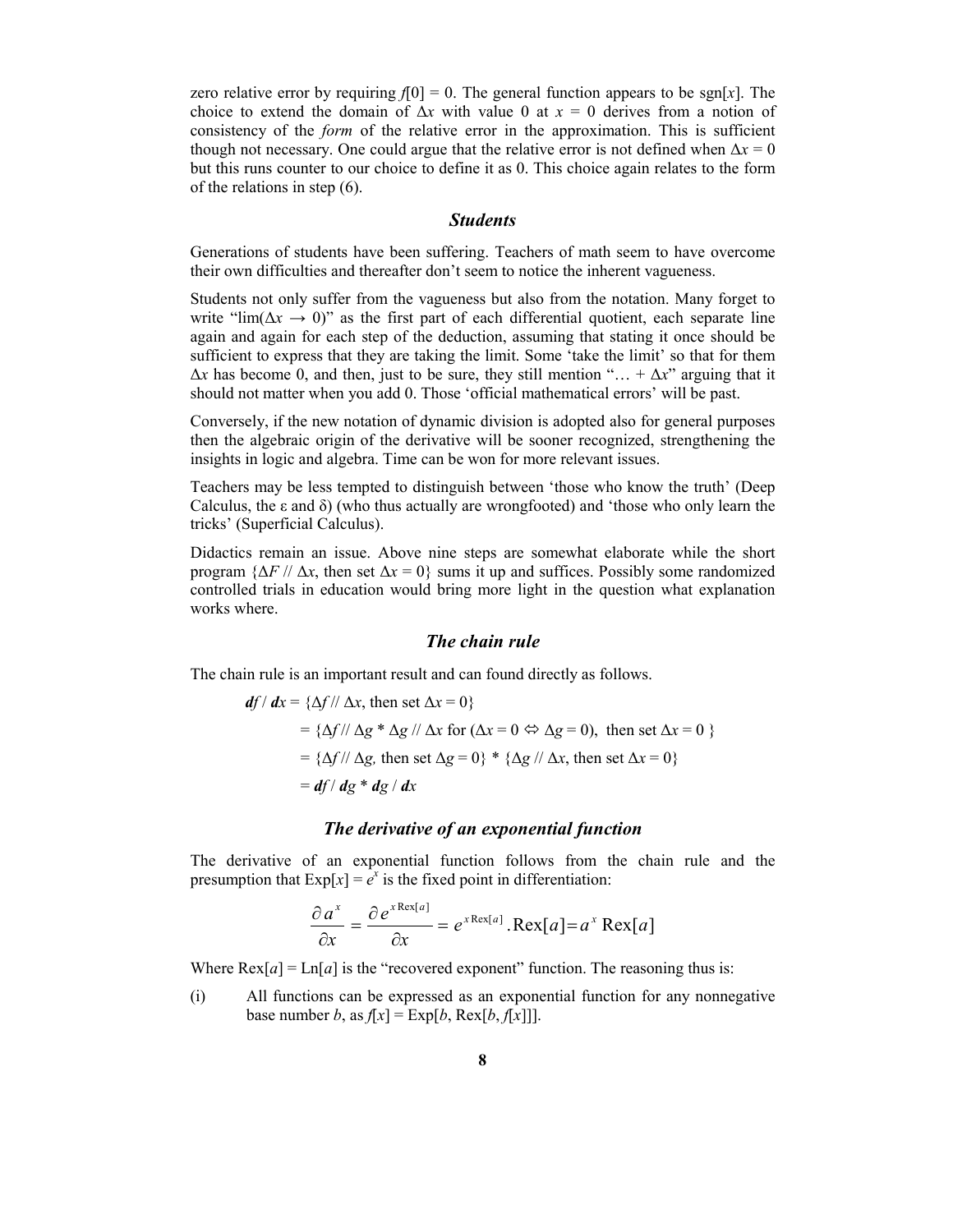- (ii) We presume that in this class of all possible bases there is a fixed point in differentiation. Call this base the number e. Thus by definition  $(e^x) = e^x$ .
- (iii) We can calculate *e* from the property  $e^x \equiv d e^x / dx = {e^x (e^h 1) / h}$ , set  $h = 0$ . This gives  $1 = \{(e^h - 1) \mid h$ , set  $h = 0\}$ . By setting  $(e^h - 1) = h$  and solving  $e = (1$  $+ h$ <sup>(1/h)</sup> we find the approximate value of *e* by taking *h* close to zero.
- (iv) That there is an actual number e with 'infinite accuracy' follows from (iii) and from notions of continuity ('there are no holes between 2 and 3').
- (v) From the chain rule we find in general Rex $[a] = \{(a<sup>h</sup> 1)$  // h, set  $h = 0\}$ .

Thus, the dynamic quotient  $(a<sup>h</sup> - 1)$  //  $h = (e<sup>h</sup> \text{ Res}(a) - 1)$  // h does not simplify easily. However, when we use the chain rule then we can avoid using this explicit expression and actually find its value by implication.

Some meta-comments are:

- (a) The number *e* remains an algebraic concept like the number  $\pi$ .
- (b) The procedure to first presume  $e$  and its property, and only then calculate  $/$ approximate it, and thus prove its existence by calculation, summarizes an intricate historical development, but does not invalidate the existence proof.
- (c) In this case approximate values for  $e$  are found as we would normally take a limit. But the limit is not applied for the derivative.
- (d) The notion of a limit by itself still has its advantages, e.g. for the limit to infinity, and thus for 1 // 0 again. It would not be right not to mention limits in education.
- (e) There remains a distinction however between algebraic simplification and extension of the domain on the one hand and the traditional concept of a limit on the other hand. This distinction causes the insight that the derivative is an algebraic notion rather than dependent upon infinitisemals.
- (f) Given that limits can be defined in acceptable manner suggests that calculus can be developed by using limits. Indeed, complex ways can be used for what is simple.

# Conclusion

History is a big subject and we should be careful about drawing big historical lines. But the following seems an acceptable summary of the situation where we currently find us after the historical introduction of the zero.

Historically, the introduction of the zero in Europe around AD 1200 gave so many problems that once those were getting solved, those solutions, such as that one cannot divide by zero, were codified in stone, and pupils in the schools of Europe would meet with bad grades, severe punishment and infamy if they would sin against those sacrosanct rules. Tragically, a bit later on the historical timeline, division by zero seemed to be important for the differential quotient. Rather than reconsidering what 'division' actually meant, and slightly modifying our concept of division, Leibniz, Newton, Cauchy and Weierstraß decided to work around this, creating the concepts of infinitesimals or the limit. In this way they actually complicated the issue and created paradoxes of their own.

The Weierstraß  $\varepsilon > 0$  and  $\delta > 0$  and the derivative's shorthand  $\lim(\Delta x \to 0) \Delta f / \Delta x$  are paradoxical since those exclude the zero values that are precisely the values of interest at the point where the limit is taken.